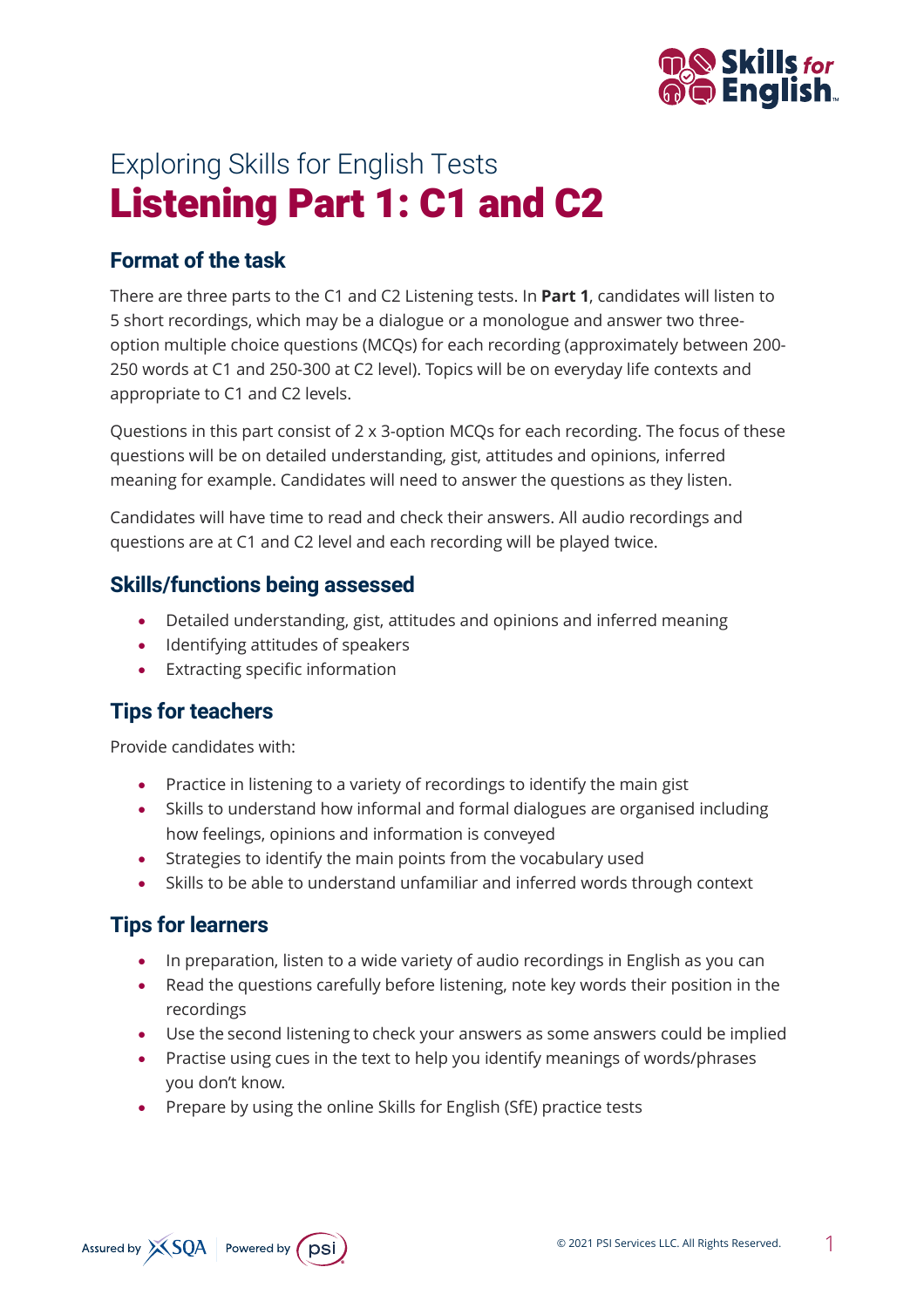

# **Sample C1/C2 Listening Part 1 Task**

The extract below is an example of the type of dialogue and questions a candidate may encounter in Part 1.

|                                                                                                                                                                                                                                                        | Speaker 1<br>Speaker 2 | Message received Wednesday at 11.07.                                                                                                                                                                                                                                                                                                                                                                                                                                                                                                                                                                                                                                                                                                                                                                                        | Always read the questions<br>before listening. |
|--------------------------------------------------------------------------------------------------------------------------------------------------------------------------------------------------------------------------------------------------------|------------------------|-----------------------------------------------------------------------------------------------------------------------------------------------------------------------------------------------------------------------------------------------------------------------------------------------------------------------------------------------------------------------------------------------------------------------------------------------------------------------------------------------------------------------------------------------------------------------------------------------------------------------------------------------------------------------------------------------------------------------------------------------------------------------------------------------------------------------------|------------------------------------------------|
|                                                                                                                                                                                                                                                        |                        | Hello Mr Johnson,                                                                                                                                                                                                                                                                                                                                                                                                                                                                                                                                                                                                                                                                                                                                                                                                           |                                                |
| If you are not sure of the<br>meaning of a word, try<br>to infer meaning from<br>the context of the<br>conversation. We can<br>see that an 'MOT' must<br>mean a car test because<br>the (car) garage has<br>called Mr Johnson about<br>failing a test. |                        | This is Larson's Garage calling regarding your MOT check. I am afraid your car<br>has failed the test on a number of issues and (nese'll need to be rectified. As<br>you will be aware it's illegal to drive a car without a MOT. I know you were keen<br>to keep costs down so I'll be frank with you.<br>First of all, your front right indicator isn't working and will need to be replaced.<br>Also, the tread on the two front tyres is well below the legal limit, so you'll<br>have to get those changed. I've got a couple of possible options for you. I can<br>do two tyres for £180 which is a great deal, but to be absolutely honest you'll<br>be better off going for the premium tyres for £250 all in, with labour charges<br>and VAT, that would be £350 for the premium or £70 less for the first option. |                                                |
|                                                                                                                                                                                                                                                        |                        | Now, that doesn't include the cost of the MOT test which is another £35, but<br>just to let you know that we have also got a smashing deal on this month. If<br>you have a full service, we can do it all for £100 inclusive of MOT. That's the<br>one I would go for!                                                                                                                                                                                                                                                                                                                                                                                                                                                                                                                                                      |                                                |
|                                                                                                                                                                                                                                                        |                        | No pressure, it's entirely up to you but let me know as soon as possible so we<br>can book you in. I am absolutely snowed under so the quicker you get back to<br>me the better. The garage shuts at 5:30 this evening, if you don't want to go<br>ahead you need to come and pick it up by then. Thanks, bye.                                                                                                                                                                                                                                                                                                                                                                                                                                                                                                              |                                                |

- 1. The garage is calling Mr Johnson because it wants to…
	- a. give information on special offers.
	- b. give quotes on repairs.
	- c. give advice on MOT.

You will hear the recordings twice.

All of the options do appear in the text but only one relates to the question. The green highlighted texts show the correct answers and the yellow highlighted texts show the wrong answers.